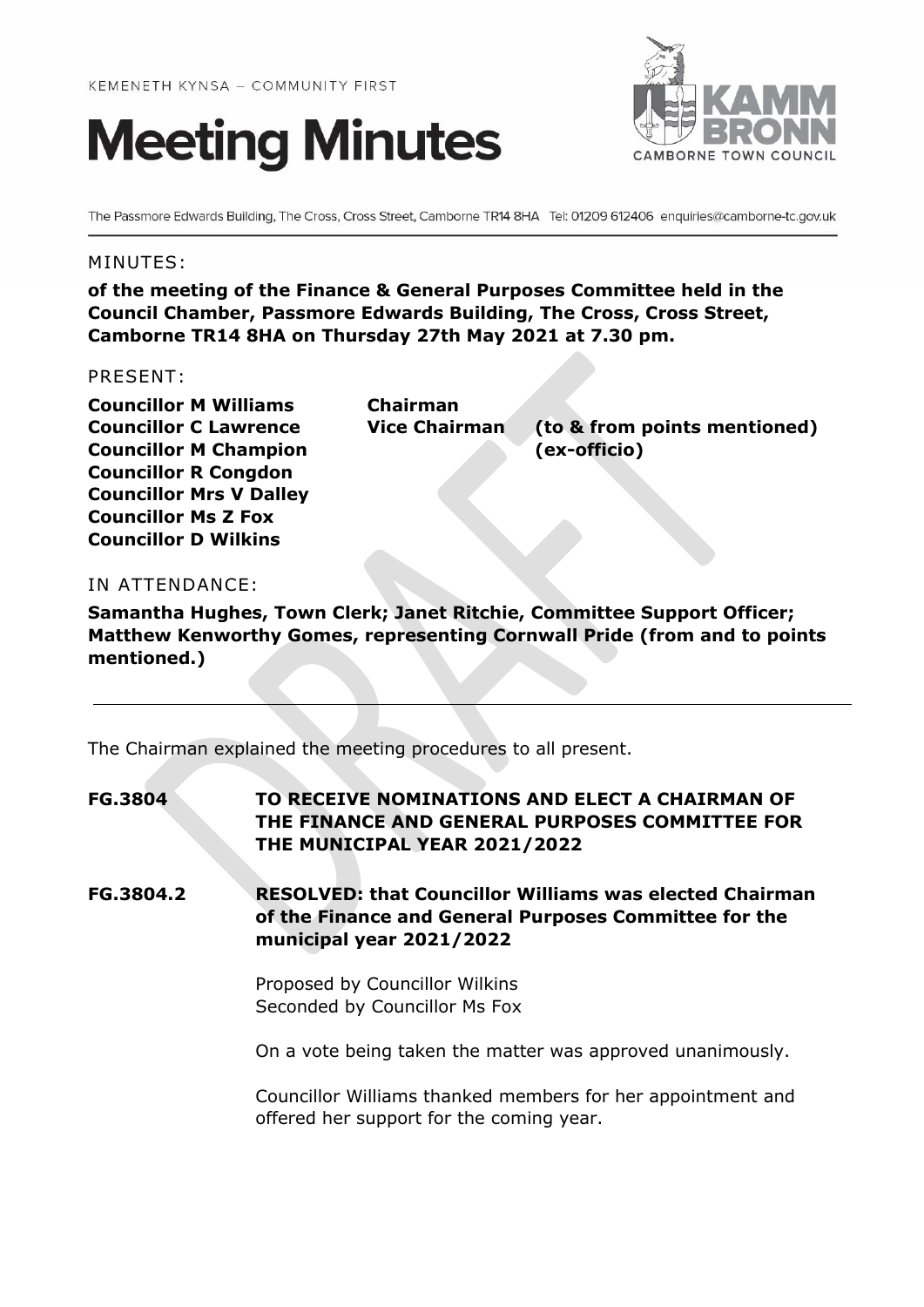#### **FG.3805 TO RECEIVE APOLOGIES FOR NON-ATTENDANCE**

All members present.

**FG.3806 MEMBERS TO DECLARE DISCLOSABLE PECUNIARY INTERESTS AND NON-REGISTERABLE INTERESTS (INCLUDING THE DETAILS THEREOF) IN RESPECT OF ANY ITEMS ON THIS AGENDA INCLUDING ANY GIFTS OR HOSPITALITY EXCEEDING £25**

There were no declarations of interest.

## **FG.3807 TO APPROVE WRITTEN REQUEST(S) FOR DISPENSATIONS**

There were no dispensation requests.

#### **FG.3808 CHAIRMAN'S ANNOUNCEMENTS**

Cornwall Association of Local Councils (CALC) was offering Finance for Councillor courses in June and July. Members should inform the Town Clerk if they wished to attend.

# **FG.3809 TO RECEIVE NOMINATIONS AND ELECT A VICE-CHAIRMAN OF THE FINANCE AND GENERAL PURPOSES COMMITTEE FOR THE MUNICIPAL YEAR 2021/2022**

There were two nominations for Vice-Chairman:

- Councillor Lawrence, Proposed by Councillor Ms Fox, Seconded by Councillor Congdon;
- Councillor Wilkins, Proposed by Councillor Mrs Dalley, Seconded by Councillor Williams.

Voting took place by a show of hands. Councillor Lawrence received 4 votes and Councillor Wilkins received 3 votes.

## **FG.3809.2 RESOLVED: that Councillor Lawrence was elected Vice-Chairman of the Finance and General Purposes Committee for the municipal year 2021/2022**

Councillor Lawrence thanked members for his appointment.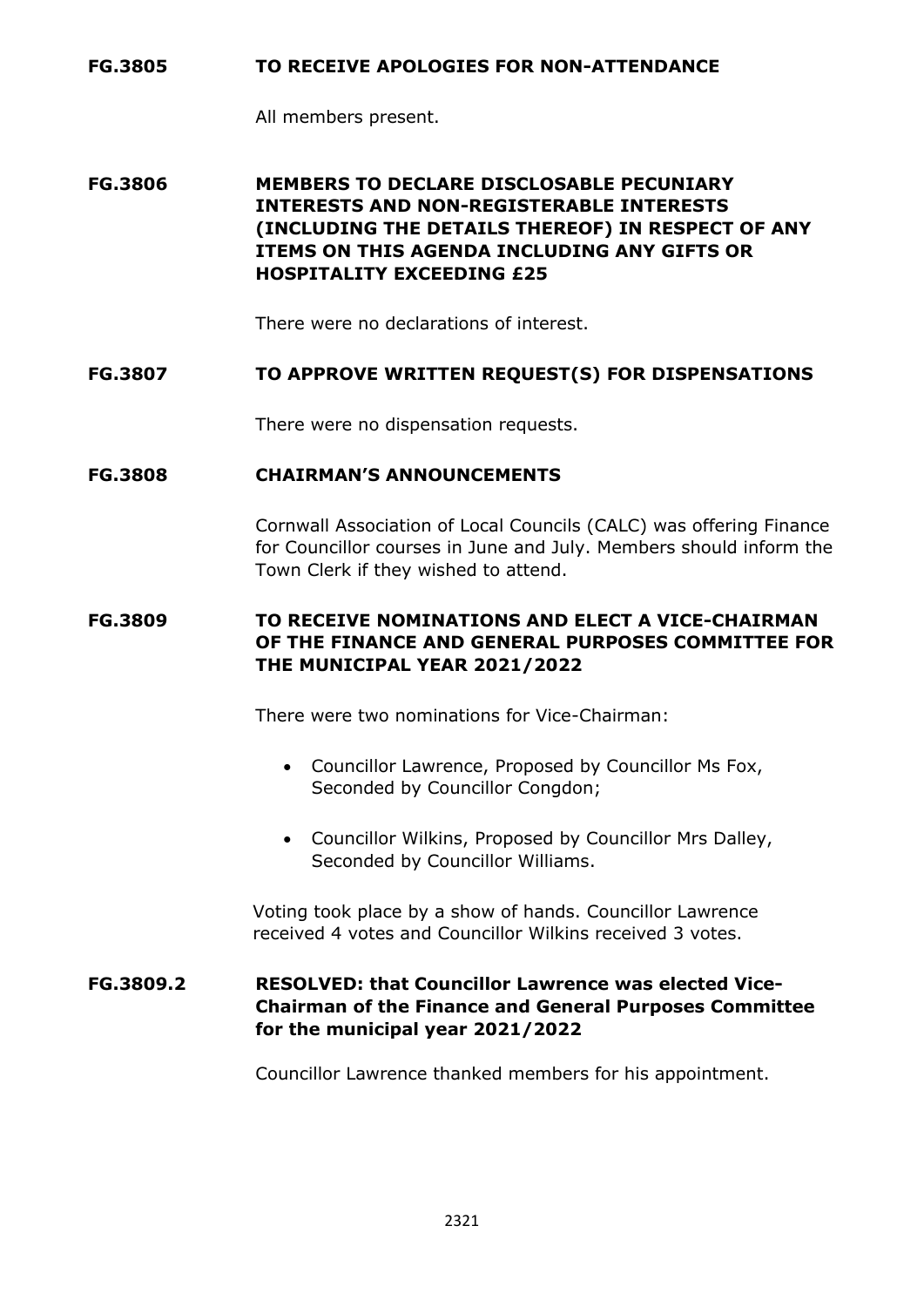# **FG.3810 TO RECEIVE AND APPROVE THE MINUTES OF THIS COMMITTEE HELD ON 29th APRIL 2021**

## **FG.3810.2 RESOLVED: that the minutes of the Finance and General Purposes Committee held on 29 th April 2021 were received and approved and signed by the Chairman**

Proposed by Councillor Wilkins Seconded by Councillor Ms Fox

On a vote being taken the matter was approved unanimously of those entitled to vote.

#### **FG.3811 MATTERS ARISING, FOR INFORMATION ONLY, WHERE NOT INCLUDED BELOW**

There were no matters arising.

#### **FG.3812 PUBLIC PARTICIPATION (SUBJECT TO STANDING ORDER 3E MEMBERS OF THE PUBLIC ARE PERMITTED TO MAKE REPRESENTATIONS, ANSWER QUESTIONS AND GIVE EVIDENCE IN RESPECT OF ANY ITEM OF BUSINESS INCLUDED IN THE AGENDA, UP TO A MAXIMUM OF FIFTEEN MINUTES)**

Matthew Kenworthy Gomes, representing Cornwall Pride, was admitted to the meeting at 6.41pm.

Mr Kenworthy Gomes spoke in support of his organisation's grant application, which was requesting funding towards the Cornwall Pride Tour Event taking place by bus across Cornwall during June 2021 to celebrate Pride Month. The tour had been created in 2018 and, together with its partner organisations and supporters, it had become an annual event, visiting 20 locations in two days, with the aim of reaching and supporting existing and new members of the Pride community, especially those who might be marginalised.

The Tour had always operated on a low budget, with entertainment on the bus and in the town centres provided by travelling artists and not-for-profit organisations. This year, for the first time, all local Councils and communities in Cornwall were being asked to support the event, which had grown in popularity.

Mr Kenworthy Gomes answered members' questions.

Concern was expressed that large numbers of the public would gather at the locations, compromising Covid safety. Mr Kenworthy Gomes explained that the events would be held outdoors, with limited attendance and that the Covid restrictions in place as of May  $17<sup>th</sup>$ , 2021 would be applied.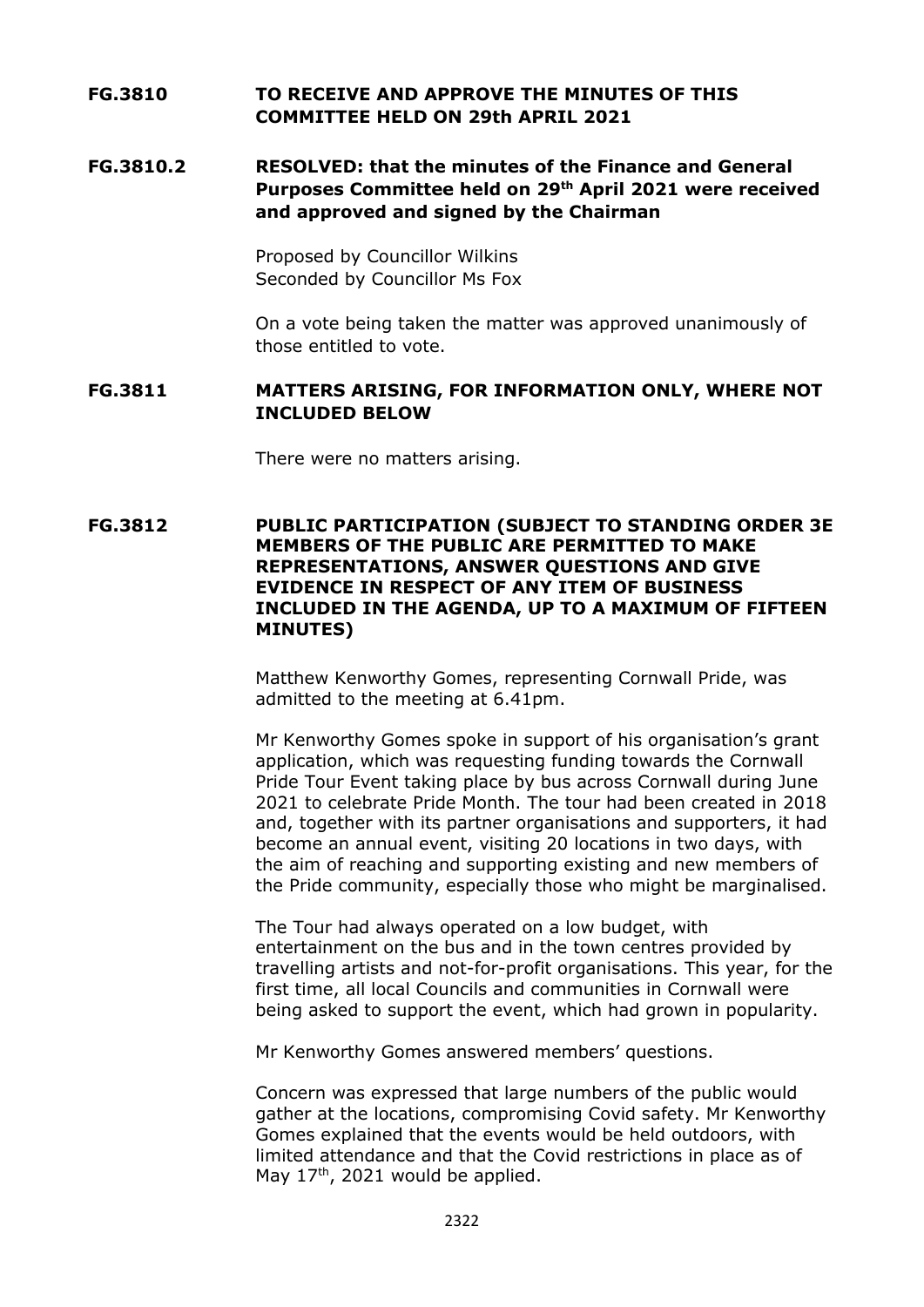The Chairman thanked Mr Kenworthy Gomes for his presentation.

## **FG.3813 TO CONSIDER GRANT APPLICATIONS FROM**

# **i) Cornwall Pride CIC (General Power of Competence)**

# **AGREE ACTION AND AUTHORISE EXPENDITURE**

Members considered the application.

#### **FG.3813.2 RESOLVED: that a grant of £500.00 was awarded to Cornwall Pride CIC, under the General Power of Competence, with funds approved from the Community Grants and Donations Budget**

Proposed by Councillor Mrs Dalley Seconded by Councillor Wilkins

On a vote being taken the matter was approved unanimously.

Mr Kenworthy Gomes left the meeting at 6.53 pm.

Councillor Lawrence left the meeting at 6.53 pm and returned at 6.54 pm.

#### **ii) Camborne Day Centre (General Power of Competence)**

Members considered the application and concluded that further information was required from this organisation regarding up to date draft accounts and budget.

#### **FG.3813.3 RESOLVED: that a grant application from Camborne Day Centre was deferred pending receipt of up to date accounts and budget information**

Proposed by Councillor Ms Fox Seconded by Councillor Williams

On a vote being taken the matter was approved unanimously.

# **FG.3814 TO RECEIVE AND APPROVE THE BANK CASH AND INVESTMENT RECONCILIATION, EARMARKED RESERVES REPORT AND DETAILED INCOME AND EXPENDITURE BY BUDGET HEADING REPORT UP TO APRIL 2021**

**FG.3814.2 RESOLVED: that the Bank Cash and Investment Reconciliation, Earmarked Reserves Report and Detailed Income and Expenditure by Budget Heading Report up to April 2021 was received and approved**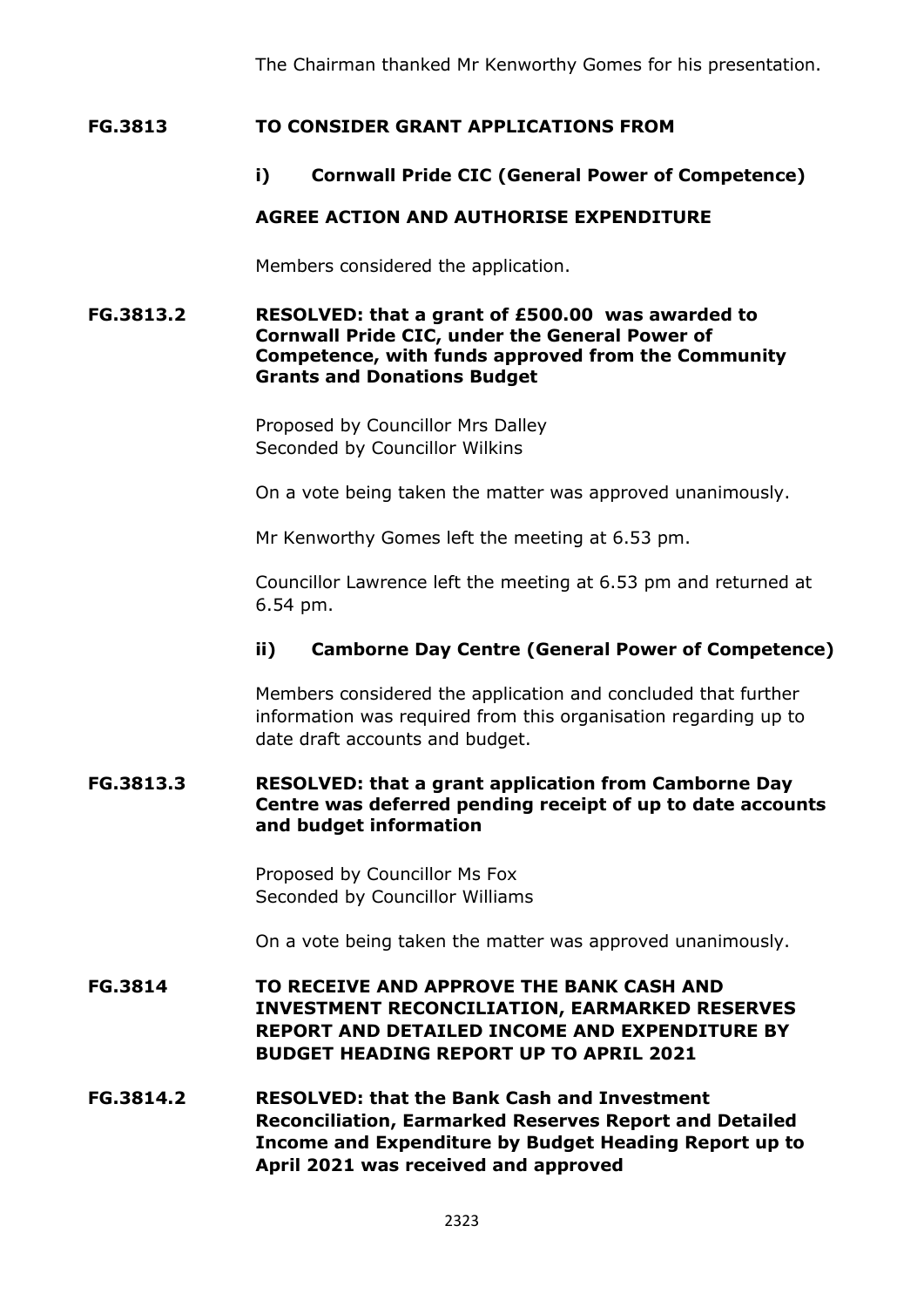Proposed by Councillor Williams Seconded by Councillor Wilkins

On a vote being taken the matter was approved unanimously.

**FG.3815 TO APPROVE PAYMENTS FOR THE MONTH OF APRIL 2021 MADE UNDER FINANCIAL REGULATION 4.1, 4.5, 5.4, 5.5, 6.2, 6.7 AND 7.2**

**FG.3815.2 RESOLVED: that payments for the month of April 2021 made under Financial Regulation 4.1, 4.5, 5.4, 5.5, 6.2, 6.7 and 7.2 were received and approved**

> Proposed by Councillor Williams Seconded by Councillor Mrs Dalley

On a vote being taken the matter was approved unanimously.

**FG.3816 TO APPROVE PAYMENTS MADE DURING THE MONTH OF APRIL 2021 MADE UNDER THE DELEGATED AUTHORITY OF THE CHAIRMAN AND VICE-CHAIRMAN**

# **FG.3816.2 RESOLVED: that payments made during the month of April 2021 made under the delegated authority of the chairman and Vice-Chairman were approved**

Proposed by Councillor Williams Seconded by Councillor Wilkins

On a vote being taken the matter was approved unanimously.

**FG.3817 TO APPROVE THE PAYMENT OF INVOICES RECEIVED FOR THE MONTH OF MAY 2021, UP TO DATE SCHEDULE TO BE TABLED AT THE MEETING**

**FG.3817.2 RESOLVED: that the payment of invoices received for the month of May 2021, up to date schedule to be tabled at the meeting was approved**

> Proposed by Councillor Wilkins Seconded by Councillor Williams

On a vote being taken the matter was approved unanimously.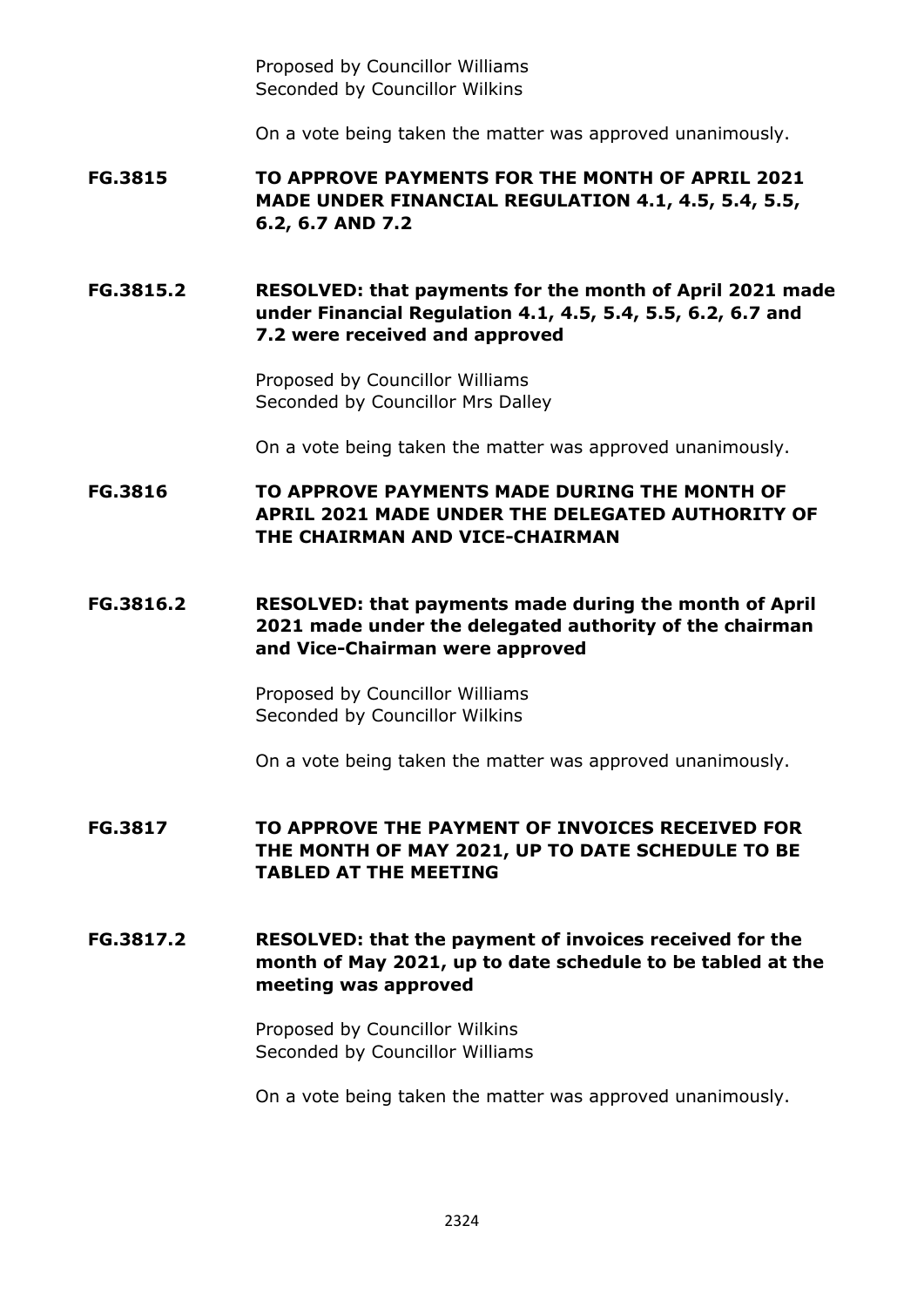# **FG.3818 TO APPROVE PAYMENTS MADE DURING THE MONTH OF MAY 2021 MADE UNDER FINANCIAL REGULATION 4.1, 4.5, 5.4, 5.5, 6.2, 6.7 AND 7.2, UP TO THE DATE OF THE MEETING**

**FG.3818.2 RESOLVED: that payments made during the month of May 2021 made under Financial Regulation 4.1, 4.5, 5.4, 5.5, 6.2, 6.7 and 7.2, up to the date of the meeting were received and approved**

> Proposed by Councillor Williams Seconded by Councillor Wilkins

On a vote being taken the matter was approved unanimously.

**FG.3819 TO RECEIVE A REPORT OF EXPENDITURE DELEGATED TO THE TOWN CLERK FROM THE DATE OF THE APRIL MEETING AND UP TO THE DATE OF THIS MEETING, FOR APPROVAL**

**FG.3819.2 RESOLVED: that a report of expenditure delegated to the Town Clerk from the date of the April meeting and up to the date of this meeting, was received and approved**

> Proposed by Councillor Mrs Dalley Seconded by Councillor Champion

On a vote being taken the matter was approved unanimously.

**FG.3820 TO RECEIVE A RISK ASSESSMENT REPORT FROM THE AMENITIES & PROJECTS OFFICER, FOR THE RETURN TO FACE-TO-FACE MEETINGS AT THE PASSMORE EDWARDS BUILDING AND AGREE ACTION**

**FG.3820.2 RESOLVED: that a Risk Assessment Report from the Amenities & Projects Officer , for the return to face-to-face meetings at the Passmore Edwards Building was received and approved**

> Proposed by Councillor Champion Seconded by Councillor Wilkins

On a vote being taken the matter was approved unanimously.